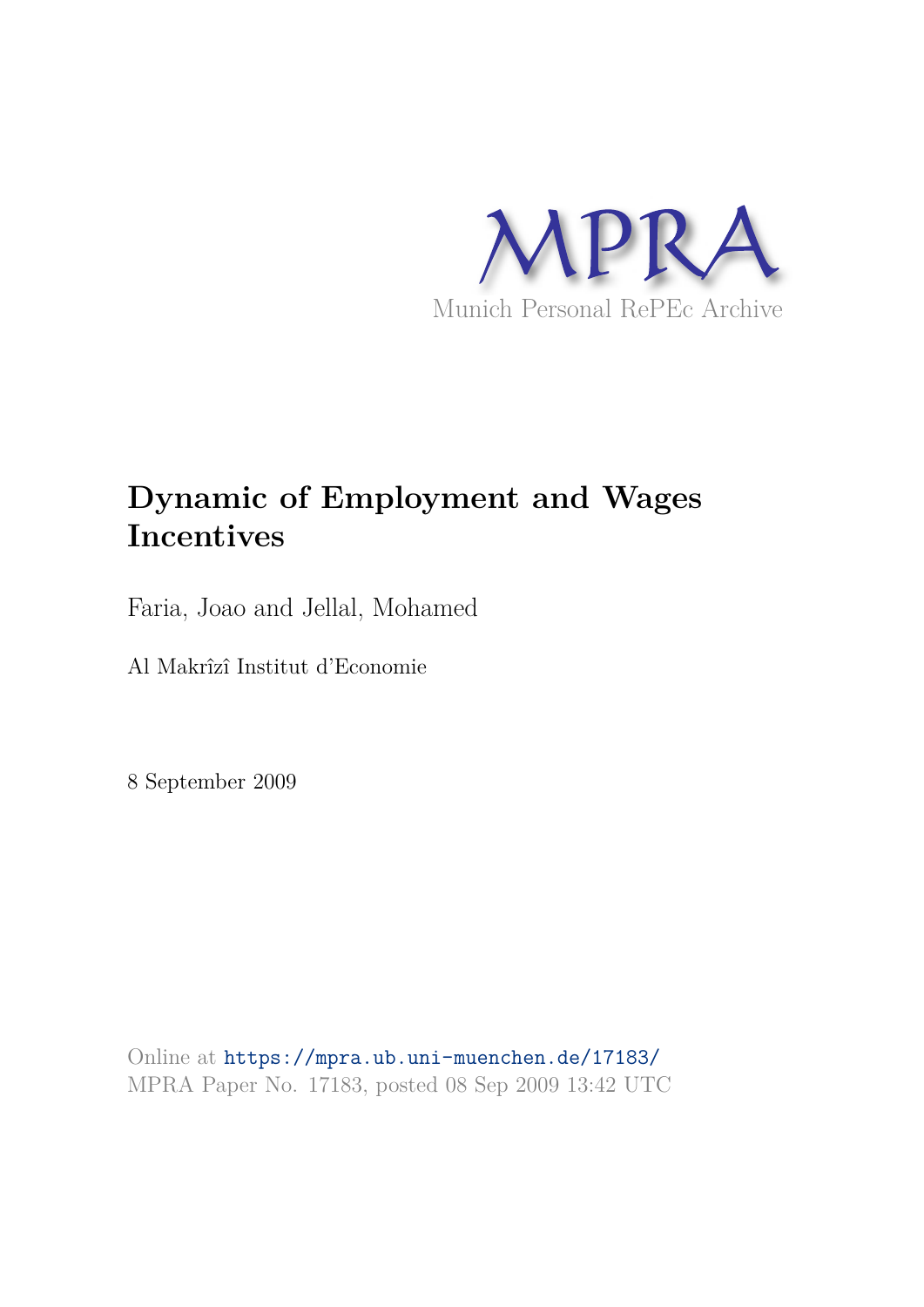

# Dynamic of Employment and Wages **Incentives**

## **Joao Faria**

IPED University of Texas at El Paso

## **Mohamed Jellal**

[Jellal2009@yahoo.fr](mailto:Jellal2009@yahoo.fr) 

Al Makrîzî Institut D'économie

WP.Makinse 08.09.09

www.makinse.com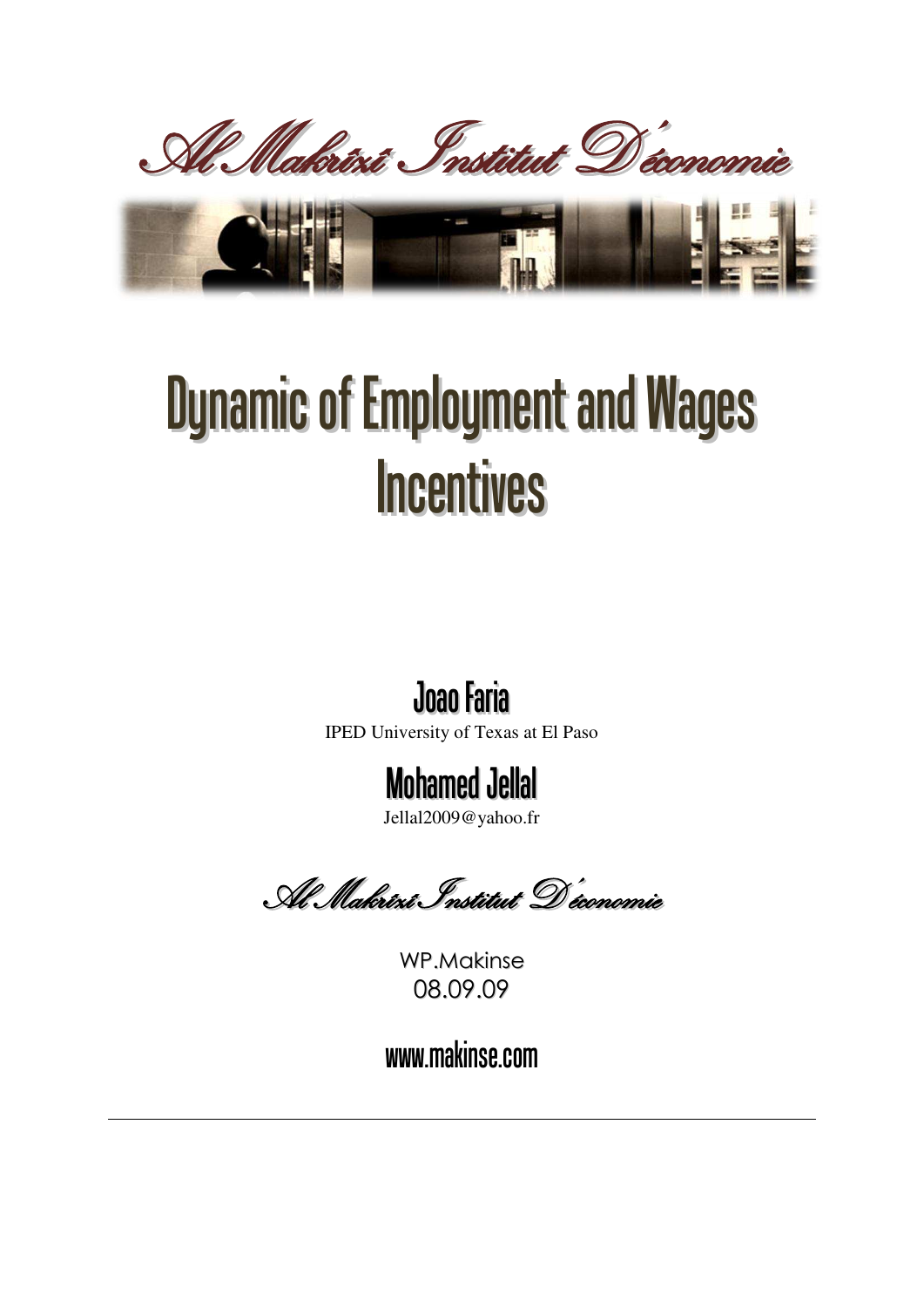#### **Abstract**

This paper studies a dynamic model with efficiency wages and adjustment costs associated with hiring and firing decisions. With linear adjustment costs, the optimal efficiency wage and employment are affected by the real interest rate and adjustment costs. When lumpy costs or convex adjustment costs (symmetric or asymmetric) are taken into account, the interest rate and the adjustment costs do not play any role in determining the equilibrium efficiency wage and level of employment.

**JEL Classification**: J39; J69; J29. **Keywords**: Wage determination; Job creation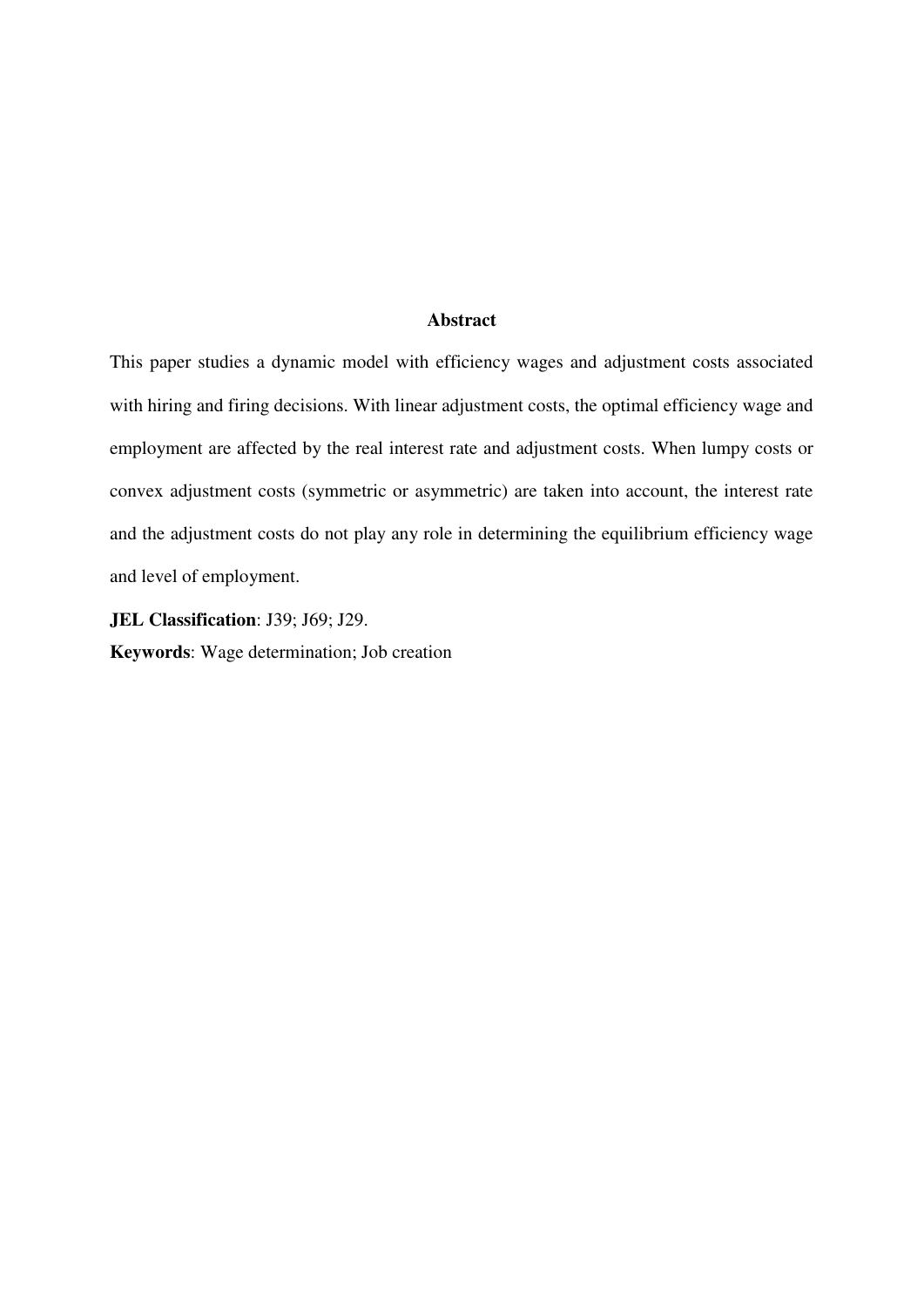#### 1.**Introduction**

The basic model of input demand assumes that firms instantly adjust their employment of inputs when the economic environment changes. However, in practice, what is observed is that firms' change their demand for inputs more slowly than the shocks to input demand warrant. The typical explanation for this fact relies on the presence of adjustment costs, that is, firms find it is costly to make quick changes.

In dynamic models of investment decisions it is widely recognized that firms face adjustment costs to changing the capital stock [e.g. Lucas, 1967]. The lack of a secondary market for many capital goods makes many investment projects to be irreversible. This may cause firms to be hesitant in investing in capital goods, thus creating substantial costs of adjustment in the capital stock [e.g. Dixit and Pindyck, 1994]. However, the issue of adjustment costs related to changing the employment of workers has been less explored in dynamic models. Many macroeconomic models assume that the labor market is frictionless, as a consequence, employment adjustments are costless and instantaneous [Yashiv, 2000]. When one considers the costs of changing the numbers of employees in the firm, such as the disruptions to production occurring when changing employment causes workers' assignments to be rearranged, search and training costs, severance pay, and the cost of maintaining that part of the personnel function dealing with recruitment and worker outflows, it is easy to see that these costs can have important effects on hiring and/or firing workers, and therefore, affecting the long run investment decisions of the firms.

This paper presents a dynamic model of hiring and firing decisions with adjustment costs associated with them. When adjustment costs are taken into account, it is necessary to distinguish between variable and fixed adjustment costs. Variable adjustment costs depend on the number of workers that the firm is going to hire or fire, while fixed adjustment costs do not depend on them. Empirical evidence suggests that both variable and fixed adjustment costs are important in determining labor demand. When variable adjustment costs are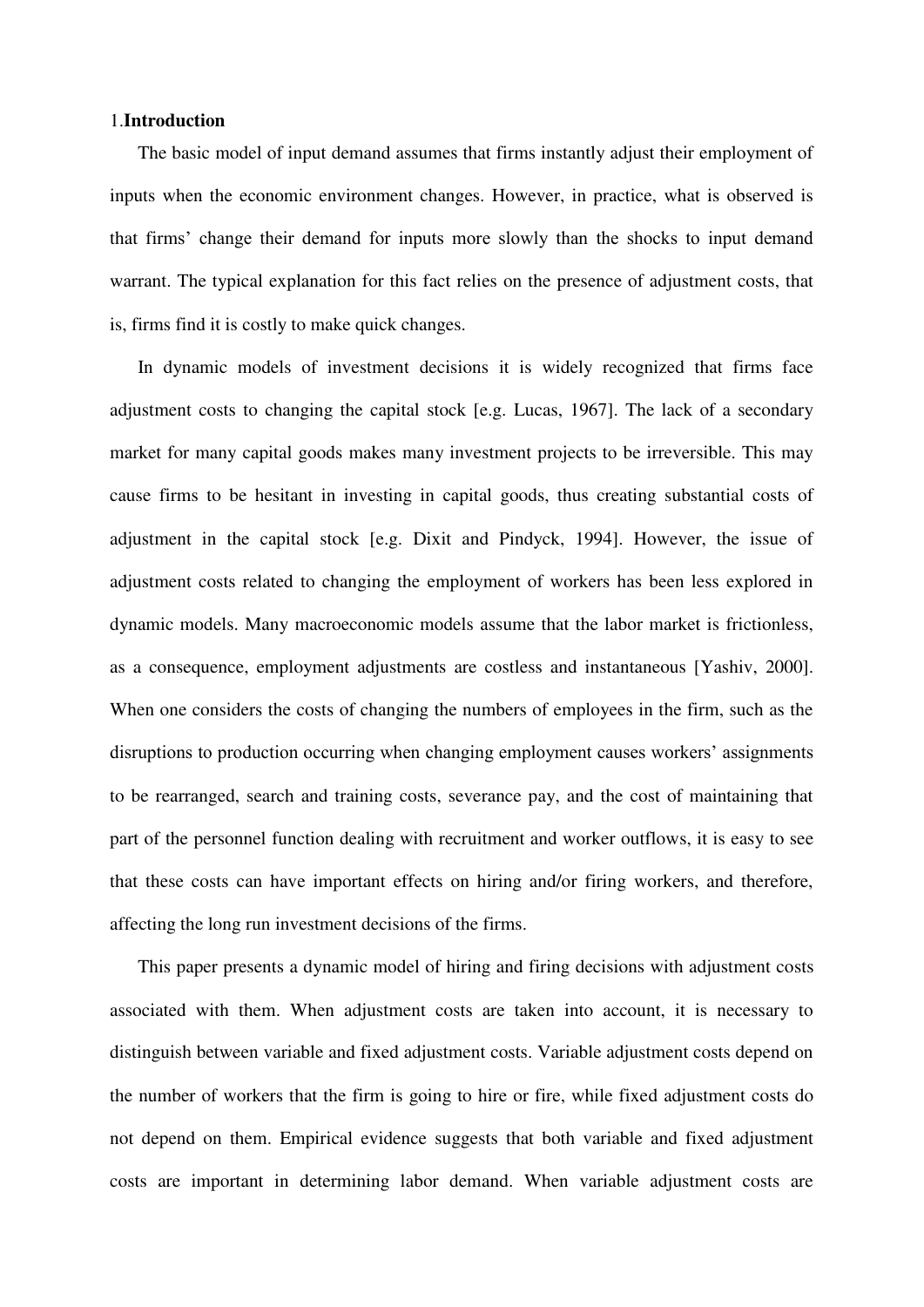pervasive, employment changes may occur slowly [e.g., Fair, 1985; Fay and Medoff, 1985; Aizcorbe, 1992], while in the case in which fixed adjustment costs are important, the employment can switch suddenly in a discontinuous way [e.g., Nickell, 1984; Shapiro, 1986; Hamermesh, 1989].

In order to examine variable and fixed adjustment costs associated with hiring and firing decisions, the model studies five different types of adjustment costs found in the literature [see Hamermesh and Pfann, 1996]. The adjustment costs considered here are: 1) symmetric linear; 2) symmetric convex; 3) asymmetric convex; 4) piecewise linear and 5) lumpy adjustment costs. Each one of the specifications is appropriate to particular situations. The symmetric linear case is used as the baseline model. The symmetric convex is the most widely used function in the literature. The asymmetric convex case is relevant in empirical studies, as Hamermesh and Pfann (1993) have shown, allowing for asymmetry the apparent importance of variations in the turnover rate disappears. The piecewise linear and lumpy adjustment costs are suitable to analyze discontinuities in optimal decision rules.

In addition, the model instead of assuming an exogenous wage rate, uses the efficiency wage theory to endogenize the wage<sup>1</sup>. The model may be interpreted as one of dynamic demand of labor with endogenous wage. The model allows us to relate wage determination and labor demand with variable and fixed adjustment costs. The results are quite appealing, since for some specifications of the adjustment costs the real wage can differ from the marginal productivity of labor, making the interest rate an important parameter in the model. We can also address whether or not the Solow condition plays a role in the determination of the efficiency wage.

-

<sup>&</sup>lt;sup>1</sup> Examples of intertemporal efficiency wage models are Lin and Lai (1994), Faria (2000) and Jellal and Zenou  $(2000)$ .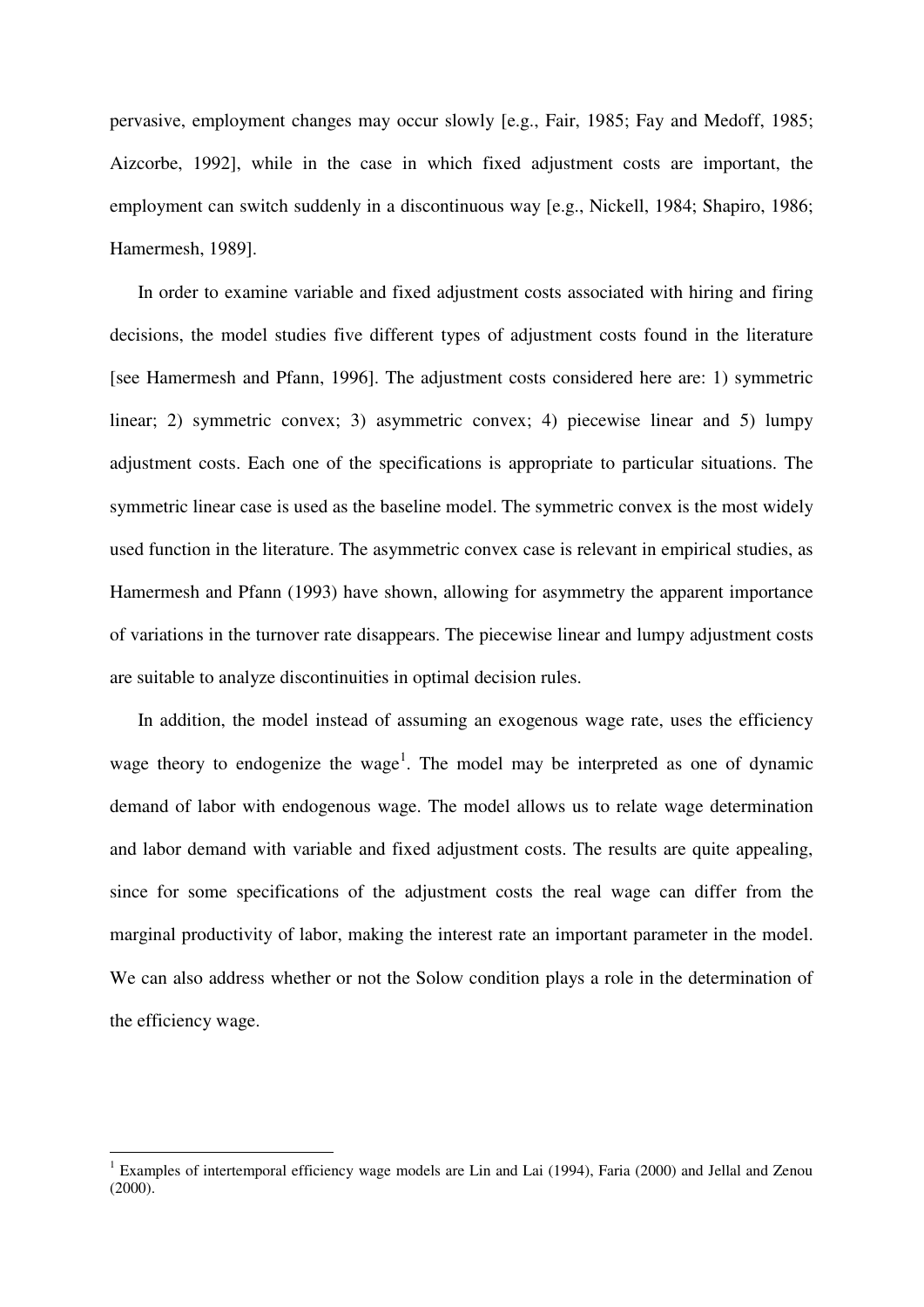The remainder of the paper is organized as follows. The next section presents the baseline model based in which symmetric linear adjustment costs are taken into account. In section three, we compare the results of the baseline model with the ones obtained from each of the others adjustment costs specifications. Section 4 brings forward the concluding remarks.

#### **1. The Baseline Model**

There are variable and fixed adjustment costs associated with hiring and/or firing workers, they are represented in general by the function  $C(N)$ . As a baseline model, we are going to use the symmetric linear adjustment cost function:

$$
C(N) = a \left| \stackrel{\bullet}{N} \right| \tag{1}
$$

where *a* is a positive constant and  $\dot{N}$  is the time variation of employment, which is given by:

$$
N = u \tag{2}
$$

where *u* is the hiring or firing decision.

The representative firm's production function is the following:

$$
Y = F(e(w), N) \tag{3}
$$

where *N* is the number of workers employed and *e* is effort, which is assumed to depend on the wage paid by the firm  $(w)$ . The effort function satisfies:  $e'(w) > 0$ ;  $e''(w) < 0$ . The function *F* (.) is assumed to satisfy:  $F_e > 0, F_N > 0, F_{eN} \ge 0, F_{ee} < 0, F_{NN} < 0$ 

The representative firm expects the interest rate  $r$  to be constant into the indefinite future and seeks to choose time paths for hiring and/or firing workers [*u*] and wage [*w*] that maximize its present value, which is:

$$
Max_{u,w} \int_{0}^{\infty} [F(e(w),N)-wN-C(u)]e^{-rt} dt
$$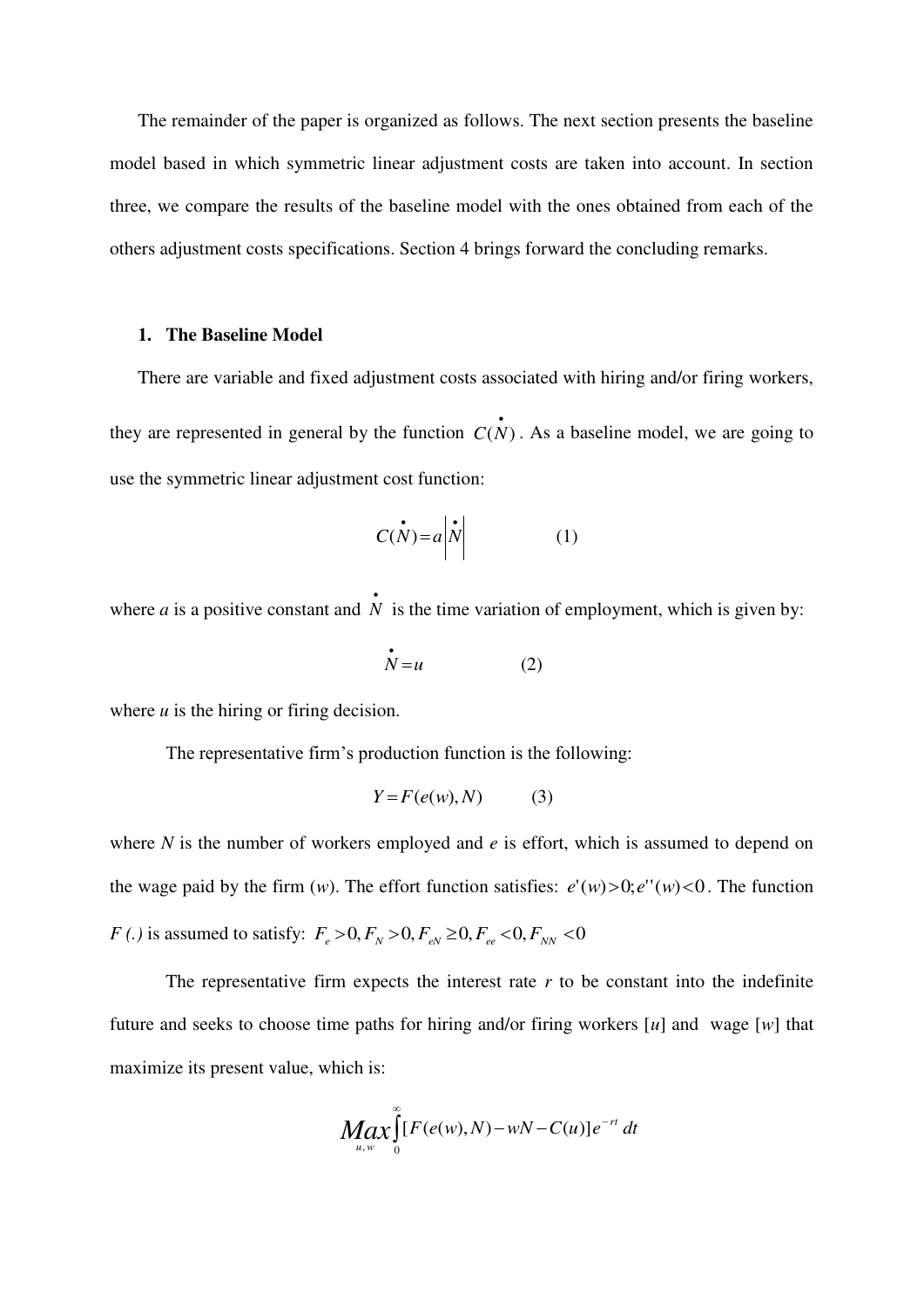subject to equations (1) and (2).

 In order to solve this simple optimal control problem consider the following Hamiltonian function:

$$
H = F(e(w), N) - wN - C(u) + \lambda u
$$

where  $\lambda$  is the co-state variable associated with hiring and/or firing decisions.

The first order conditions are:

$$
\lambda = a \tag{4}
$$

$$
e'(w) F_e = N \tag{5}
$$

$$
\dot{\lambda} - r\lambda = -[F_N - w]
$$
 (6)

plus the transversality condition.

In the steady state  $\begin{bmatrix} \lambda = N = 0 \end{bmatrix}$  we have from equations (4) and (6):

$$
F_N = w + ra \tag{7}
$$

Notice that in equation (7) the wage rate differs from the marginal productivity of labor due to the presence of adjustment costs, and because of these adjustment costs the interest rate affects wage and employment in this model.

Equations (5) and (7) determine the equilibrium wage and employment in the model. However, by defining the following elasticities functions:

$$
\mathcal{E}(w) = \frac{we'(w)}{e(w)}
$$

$$
\eta_e = \frac{e(w)F_e}{F(e(w), N)}
$$

$$
\eta_N = \frac{NF_N}{F(e(w), N)}
$$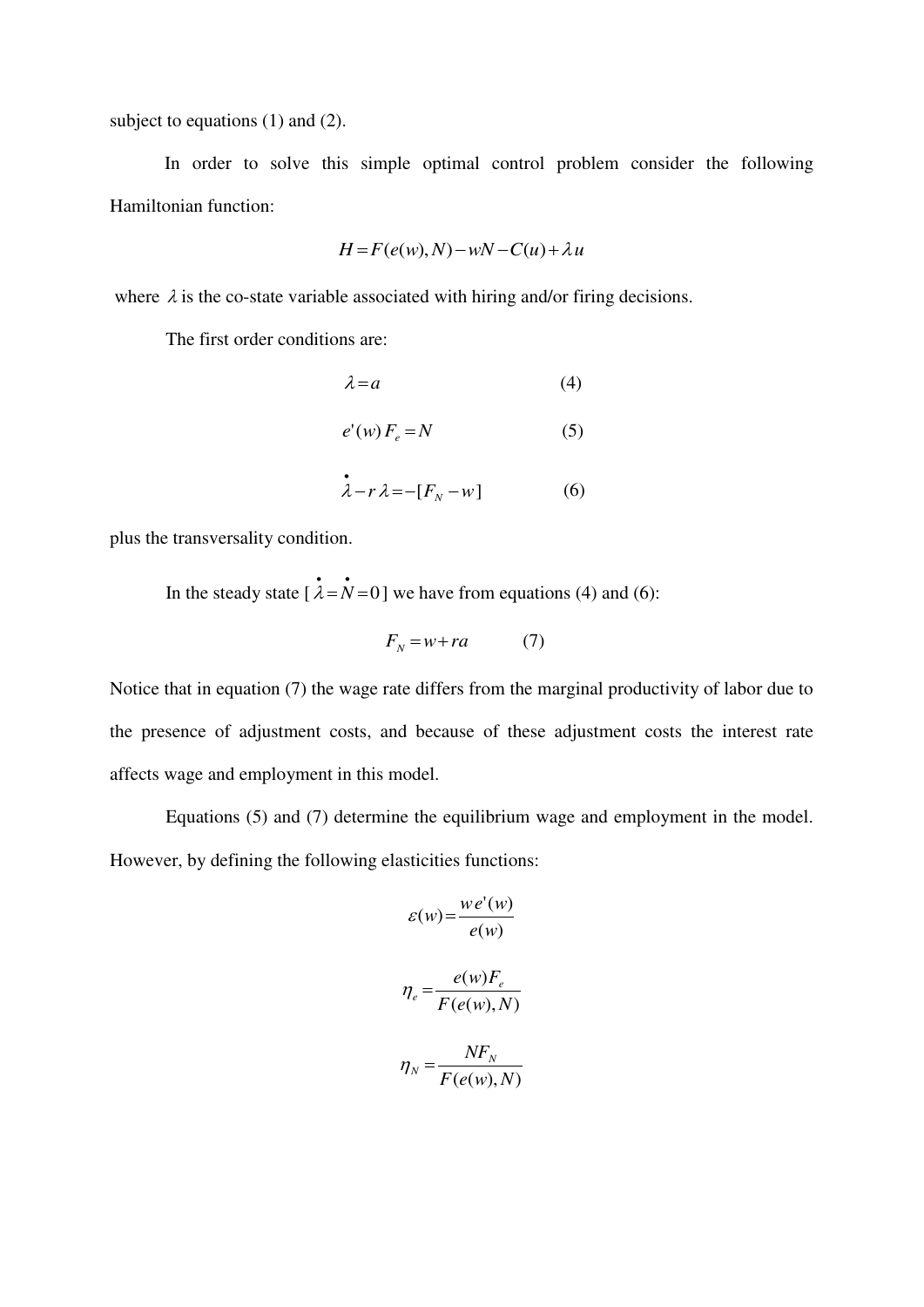where  $\varepsilon(w)$  is the standard elasticity of effort with respect to wage and  $\eta_e$ ,  $\eta_N$  are, respectively, the elasticities of efficiency with respect to effort and to employed workers. One can rewrite equations (5) and (7) to get:

$$
\varepsilon(w) = \frac{\eta_N}{\eta_e} \frac{w}{w + ra} \tag{8}
$$

equation (8) determines the optimal efficiency wage. Given the equilibrium efficiency wage one can find the equilibrium level of employment by equations (5) or (7). It is clear that the optimal demand for labor is negatively related to the efficiency wage. The higher is the equilibrium efficiency wage, the lower is the equilibrium level of employment.

The comparative statics derived from equations (8) and (5) or (7), shows us that an increase in the real interest rate or in the adjustment costs lead to a rise in the efficiency wage, and, as a consequence, to a fall in the level of employment. In the same vein, an increase in the elasticity of efficiency with respect to effort leads to an increase in the efficiency wage, and to a fall in the level of employment, while an increase in the elasticity of efficiency with respect to employment, generates a fall in the efficiency wage and an increase in the level of employment.

It is important to stress that for the case of low rate of interest [close or equal to zero] it follows from equation (8) that :

$$
\varepsilon(w) = \frac{\eta_N}{\eta_e} \qquad (9)
$$

which is the result of Rasmawamyand and Rowthorn (1991). Notice that in this case the efficiency wage does not depend on the adjustment costs, whatever the size of these costs. This shows how important is the magnitude of the interest rate to amplify the impact of adjustment costs.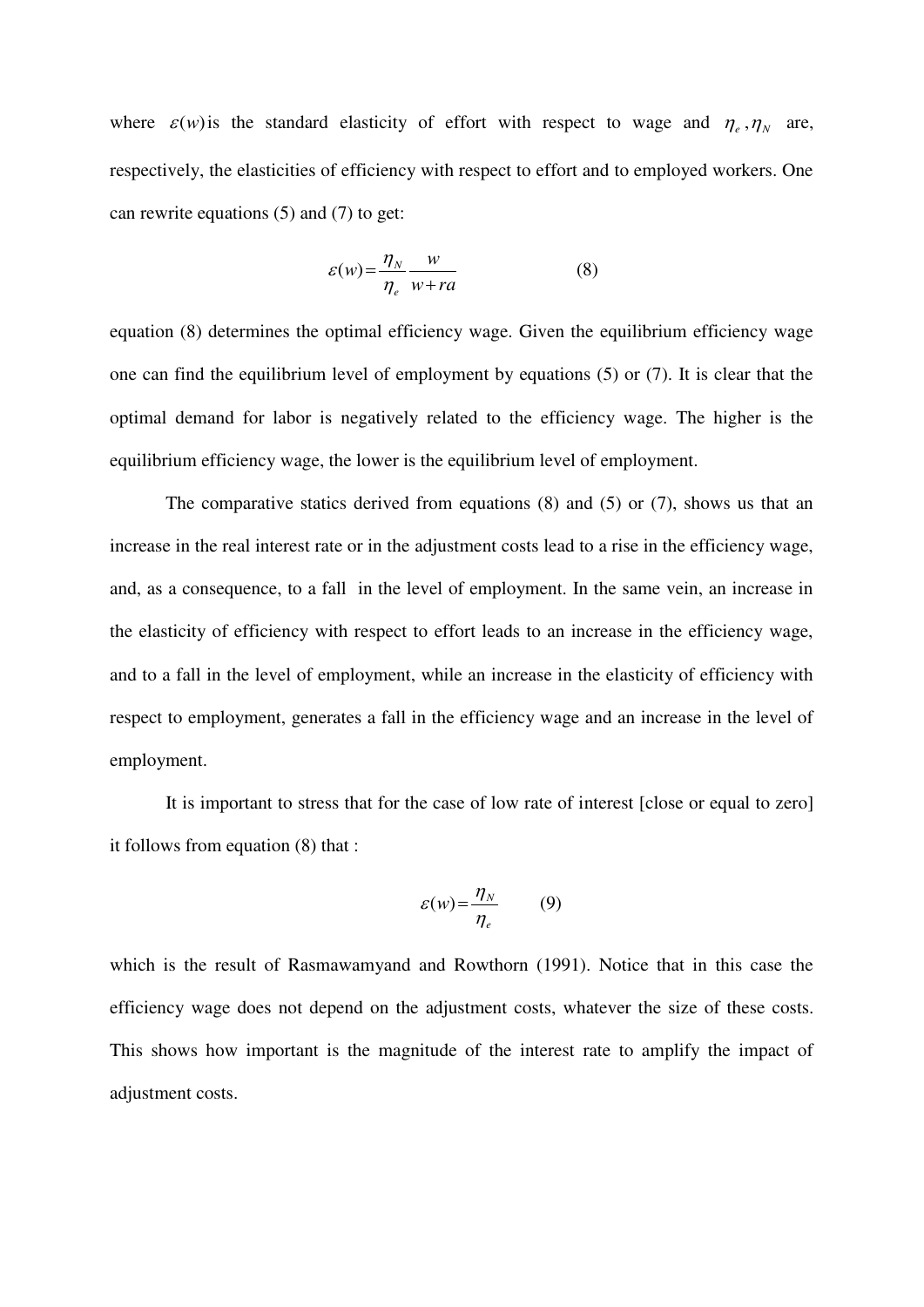By supposing  $\frac{7N}{1}$ =1 *e N*  $\eta$  $\frac{\eta_{N}}{\eta_{N}}$  = 1, it follows that the Solow condition [ $\varepsilon(w)$  = 1] can hold if and

only if the interest rate is zero, since  $a > 0$  by assumption. If  $\frac{4N}{1} = 1$ *e N*  $\eta$  $\frac{\eta_N}{\eta}$  = 1 and *r* > 0, the elasticity

of effort with respect to wage is  $\varepsilon(w)$ <1, that is the equilibrium efficiency wage is higher than the one given by the Solow condition. This happens because firms have an incentive to pay a higher wage to minimize turnover costs [which affect the adjustment costs in this model].

In general, however, the following equivalence holds:  $\varepsilon(w) \leq 1$  if and only if  $w \leq \hat{w}$ 

and  $\varepsilon(w)$  > 1if and only if  $w > \hat{w}$ , where: *N*  $\mu$  $\hat{w} = ra \frac{r_{e}}{r_{e}}$  $\eta_{N}-\eta$ η  $\overline{a}$  $\hat{w} = ra \frac{r}{r}$ . This formalizes the statement of

Stiglitz (1987), he argues that many of the results of efficiency wage theory depend crucially on the existence of some region(s) where an increase in wage leads to more than proportionate increases in work effort.

#### **2. Other Specifications of Adjustment Costs**

This section considers the alternative specifications of adjustment costs in the model and compares their results with the baseline model presented last section.

By considering symmetric convex adjustment costs such as:

$$
C(N) = \frac{b}{2} (N)^2 \tag{10}
$$

or asymmetric convex adjustment costs such as:

$$
C(N) = \frac{b}{2}(N)^2 - cN + \exp(cN) - 1
$$
 (11)

and solving the model- and noticing that in steady state we have from equation (2)  $\dot{N} = u = 0$ we obtain the same solution [see Appendix for derivation]: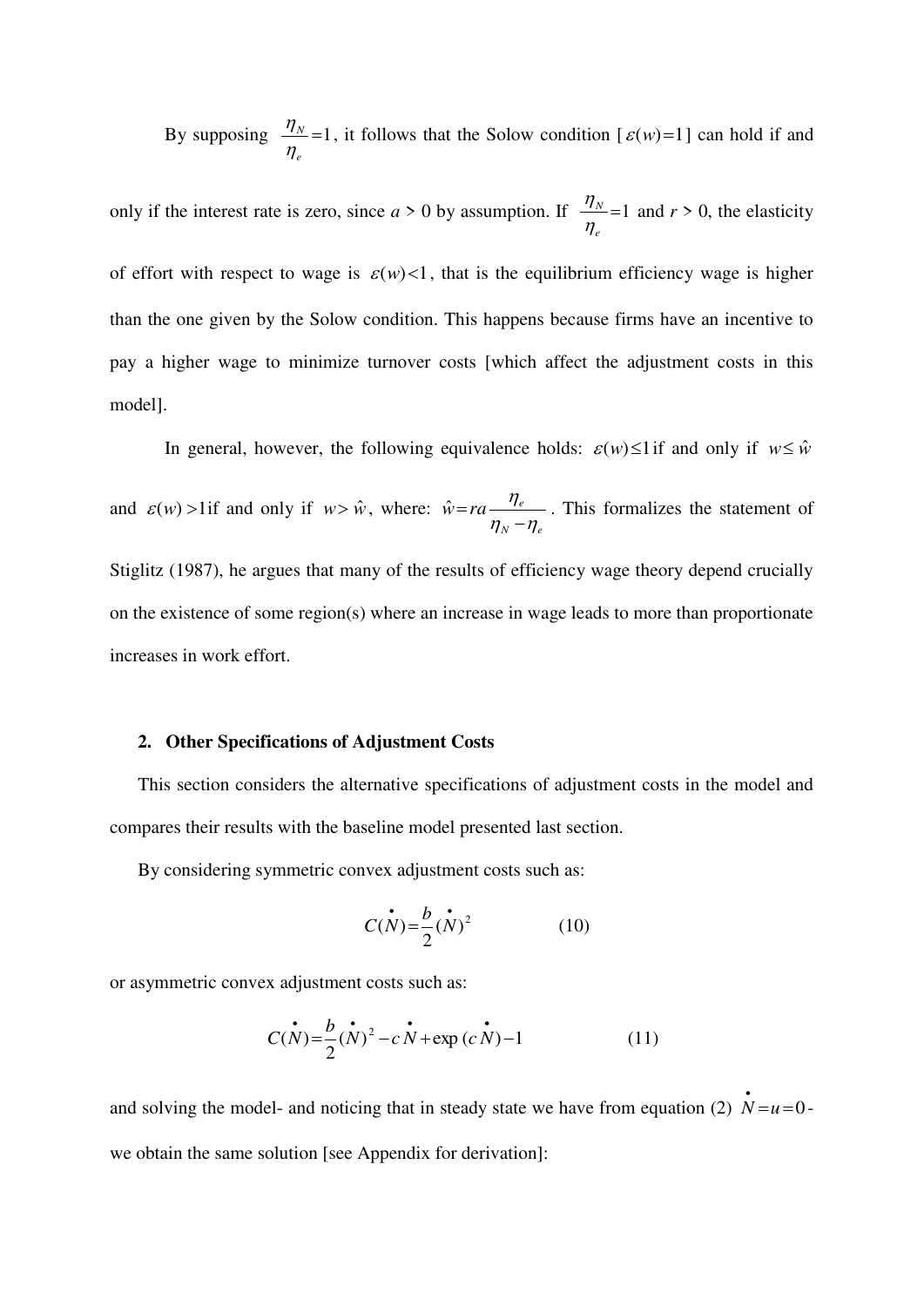$$
\varepsilon(w) = \frac{\eta_N}{\eta_e} \tag{12}
$$

$$
F_N = w \tag{13}
$$

that is, when convex adjustment costs are taken into account, no matter if they are symmetric or asymmetric, the equilibrium efficiency wage is determined by the rate between the elasticity of efficiency with respect to employment and the elasticity of efficiency with respect to effort, and the equilibrium level of employment is determined by the equality between the efficiency wage and the marginal productivity of labor.

The important result here in contrast with the model with linear adjustment costs is that the equilibrium efficiency wage and employment level do not depend on adjustment costs or on the interest rate. Concerning the Solow condition, it may hold when  $\frac{1}{1}$  = 1 *e N*  $\eta$  $\frac{\eta_N}{\eta}$ =1. In the case of the traditional specification of the production function [Solow, 1979] as:

$$
Y = F(e(w), N) = f(e(w) N)
$$

 $=1$ *e N*  $\eta$  $\frac{\eta_N}{\eta_N}$  =1 implies that the Solow condition holds and it determines the equilibrium efficiency

wage.

When one considers piecewise linear costs, defined as:

$$
C(N) = \begin{pmatrix} \mathbf{i} & \mathbf{j} & \mathbf{k} \\ b_1 & \mathbf{k} & \mathbf{k} \\ b_2 & \mathbf{k} & \mathbf{k} \end{pmatrix} \times \begin{pmatrix} \mathbf{i} & \mathbf{j} & \mathbf{k} \\ b_1 & \mathbf{k} & \mathbf{k} \end{pmatrix}
$$

the model is equivalent to the baseline model for the case of  $b_1 > 0$ . For the case of  $b_2 < 0$  we have the following inequality [provided that  $w + rb_2 > 0$ ] :

$$
\varepsilon(w) = \frac{\eta_N}{\eta_e} \frac{w}{w + ra} < \frac{\eta_N}{\eta_e} \frac{w}{w + rb_2} = \varepsilon(w_2)
$$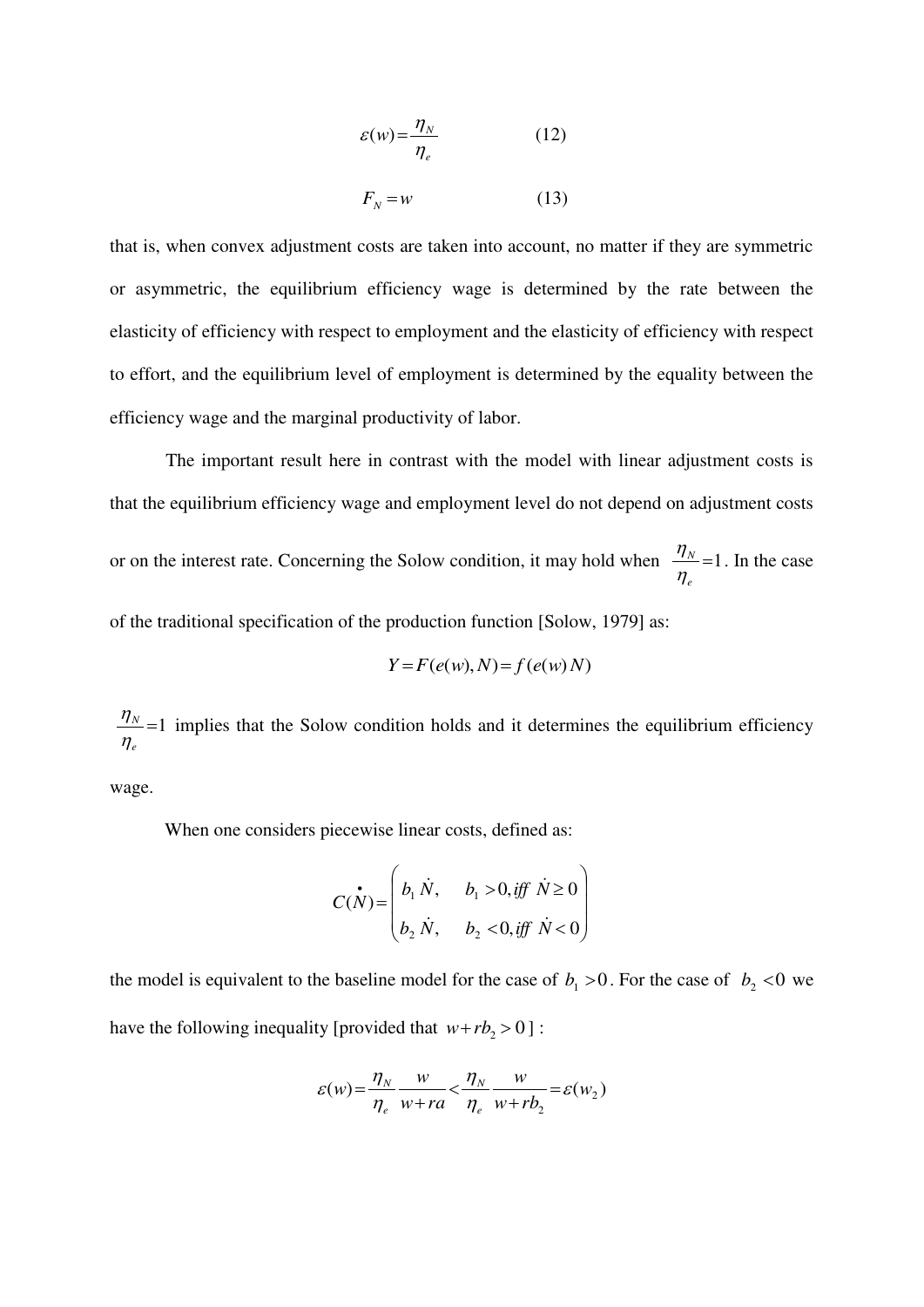that is, the efficiency wage set for the case of  $b<sub>2</sub> < 0$  is less than the one that holds for the case of  $b_1 > 0$  or  $a > 0$ .

Finally, when one considers the case of lumpy costs, defined as:

$$
\mathcal{C}(N) = k_1 I_1(N) + k_2 I_2(N)
$$

where the  $I_j(N)$  are indicator functions, with  $I_1(N)=1$  if  $N>0$ , and 0 otherwise; and  $I_2(N)=1$  if  $N<0$ , and 0 otherwise. The  $k_j>0$  indicate the sizes of the lumpy costs. We obtain the same results as in the convex case.

#### **3. Concluding Remarks**

This paper studies a dynamic model with efficiency wages and adjustment costs associated with hiring and firing decisions. Therefore it provides a framework to analyze the impact of adjustment costs on employment and wages. In the baseline model, characterized by linear adjustment costs, the optimal efficiency wage and employment are affected by the real interest rate and adjustment costs. In particular, an increase in the real interest rate or in the adjustment costs lead to a rise in the efficiency wage, and, as a consequence, to a fall in the level of employment. Moreover, the efficiency wage is not determined by the Solow condition which holds as a very special case in which the interest rate is zero and the elasticity of efficiency with respect to employment is equal to the elasticity of efficiency with respect to effort.

The paper also analyzes alternative specifications of adjustment costs. It is shown that when piecewise linear adjustment costs are considered, the results are the qualitatively the same as in the baseline case. However, when lumpy costs or convex adjustment costs (symmetric or asymmetric) are taken into account, the equilibrium efficiency wage is determined by the rate between the elasticity of efficiency with respect to employment and the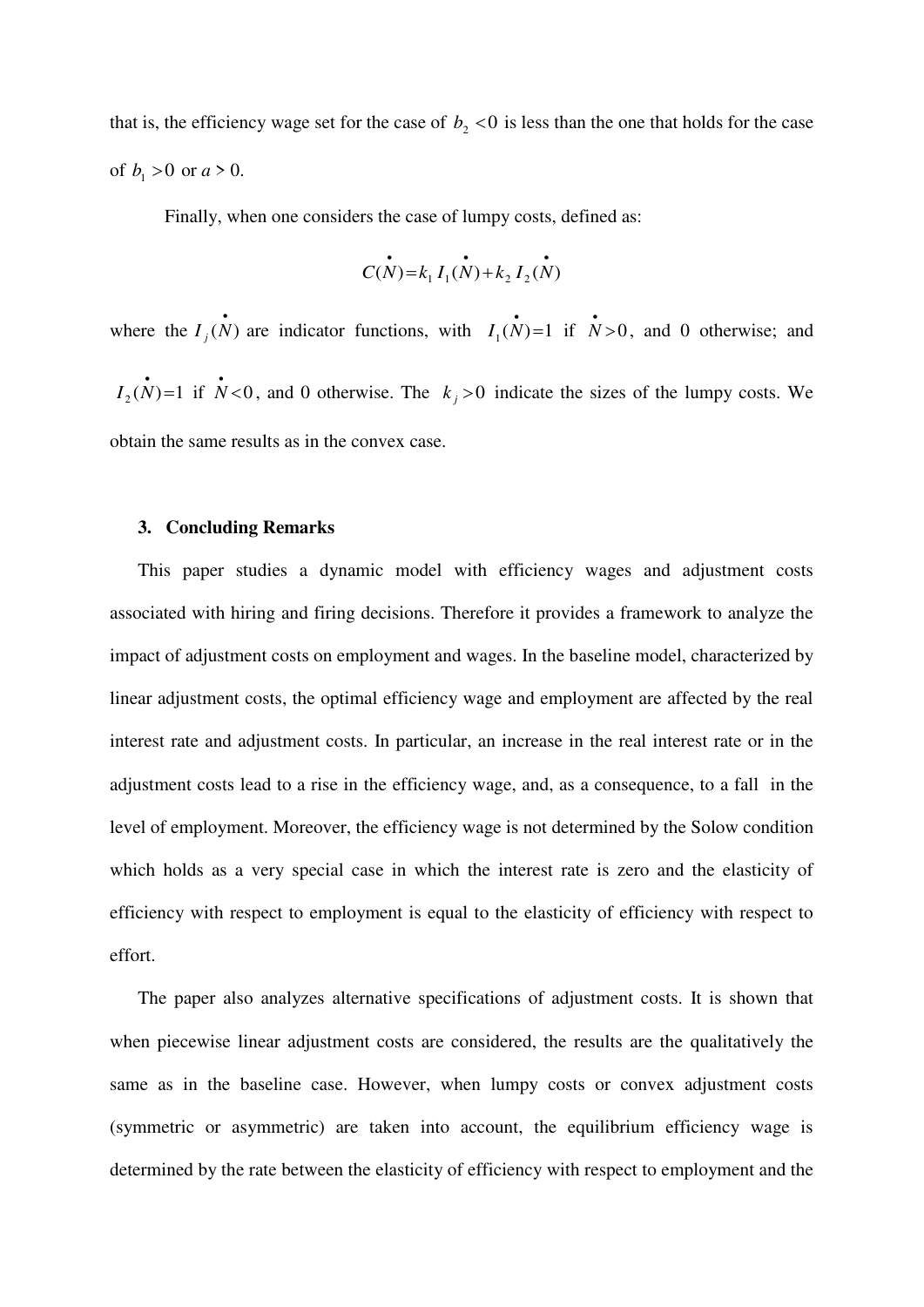elasticity of efficiency with respect to effort, and the equilibrium level of employment is determined by the equality between the efficiency wage and the marginal productivity of labor. Therefore the interest rate and the adjustment costs do not play any role in determining the equilibrium efficiency wage and level of employment.

 The lack of robustness in these results show how sensitive the determination of wages and employment can be in relation to the specification of the adjustment costs. However, this shortcomings can have a positive side since one can infer what type of adjustment costs prevail by investigating empirically whether wages and employment are affected by adjustment costs and the interest rate. By our model, if these factors do not affect wages and employment, it is indicative that convex or lumpy adjustment costs prevail, and, alternatively, if wages and employment reflect the interest rate and or adjustment costs, it suggests that the adjustment costs are linear.

#### **Appendix**

Considering the case of quadratic adjustment costs:  $C(N) = \frac{b}{2}(N)^2$ 2  $C(N) = \frac{b}{2}(N)^2$ . The first order conditions are:

$$
\lambda = bu \tag{A1}
$$

$$
e'(w) F_e = N \tag{A2}
$$

$$
\stackrel{\bullet}{\lambda} - r\lambda = -[F_N - w] \tag{A3}
$$

In steady state we have from equation (2):  $\dot{N}=u=0$ , it is easy to see that equations (12) and (13) are the equilibrium conditions:

$$
\varepsilon(w) = \frac{\eta_N}{\eta_e} \frac{w}{w + rbu} = \frac{\eta_N}{\eta_e} \frac{w}{w} = \frac{\eta_N}{\eta_e}
$$

$$
F_N = w + r\lambda = w + rbu = w
$$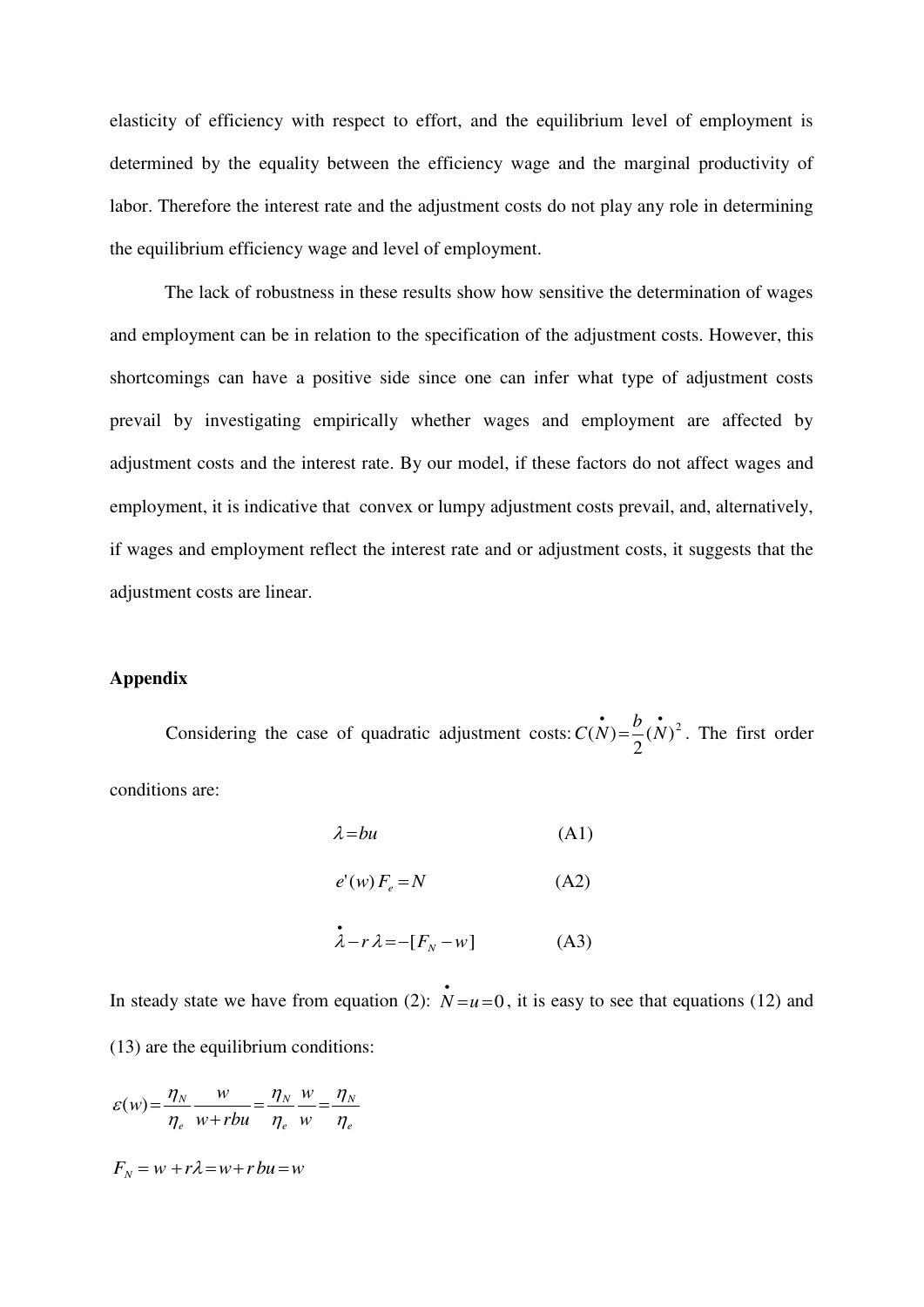In the same vein, by solving the model for asymmetric adjustment costs:

 $(N)^2 - cN + \exp(cN) - 1$ 2  $C(N) = \frac{b}{2}(N)^2 - cN + \exp(cN) - 1$ , we have as first order conditions:

$$
\lambda = bu - c + c \exp cu \tag{A4}
$$

$$
e'(w) F_e = N \tag{A5}
$$

$$
\dot{\lambda} - r\lambda = -[F_N - w]
$$
 (A6)

In steady state we have:  $\dot{N} = u = 0$ , therefore we have equations (12) and (13) as equilibrium solutions:

$$
\varepsilon(w) = \frac{\eta_N}{\eta_e} \frac{w}{w + r \left[ bu - c + c \exp cu \right]} = \frac{\eta_N}{\eta_e} \frac{w}{w} = \frac{\eta_N}{\eta_e}
$$

 $F<sub>N</sub> = w + r\lambda = w + r[bu - c + c \exp cu] = w$ 

#### **References:**

Aizcorbe, A. (1992) Procyclical labor productivity, increasing returns to labor, and labor hoarding in U.S. auto assembly plant employment, Economic Journal 102, 860-873.

Dixit, A. and R. Pindyck (1994) Investment under uncertainty, Princeton University Press, Princeton.

Fair, R. (1985) Excess labor and the business cycle, American Economic Review 75, 239- 245.

Faria, J.R. (2000) Supervision and effort in an intertemporal efficiency wage model: The role of the Solow condition, Economics Letters 67, 93-98.

Fay, J., and J. Medoff (1985) Labor and output over the business cycle, American Economic Review 75, 638-655.